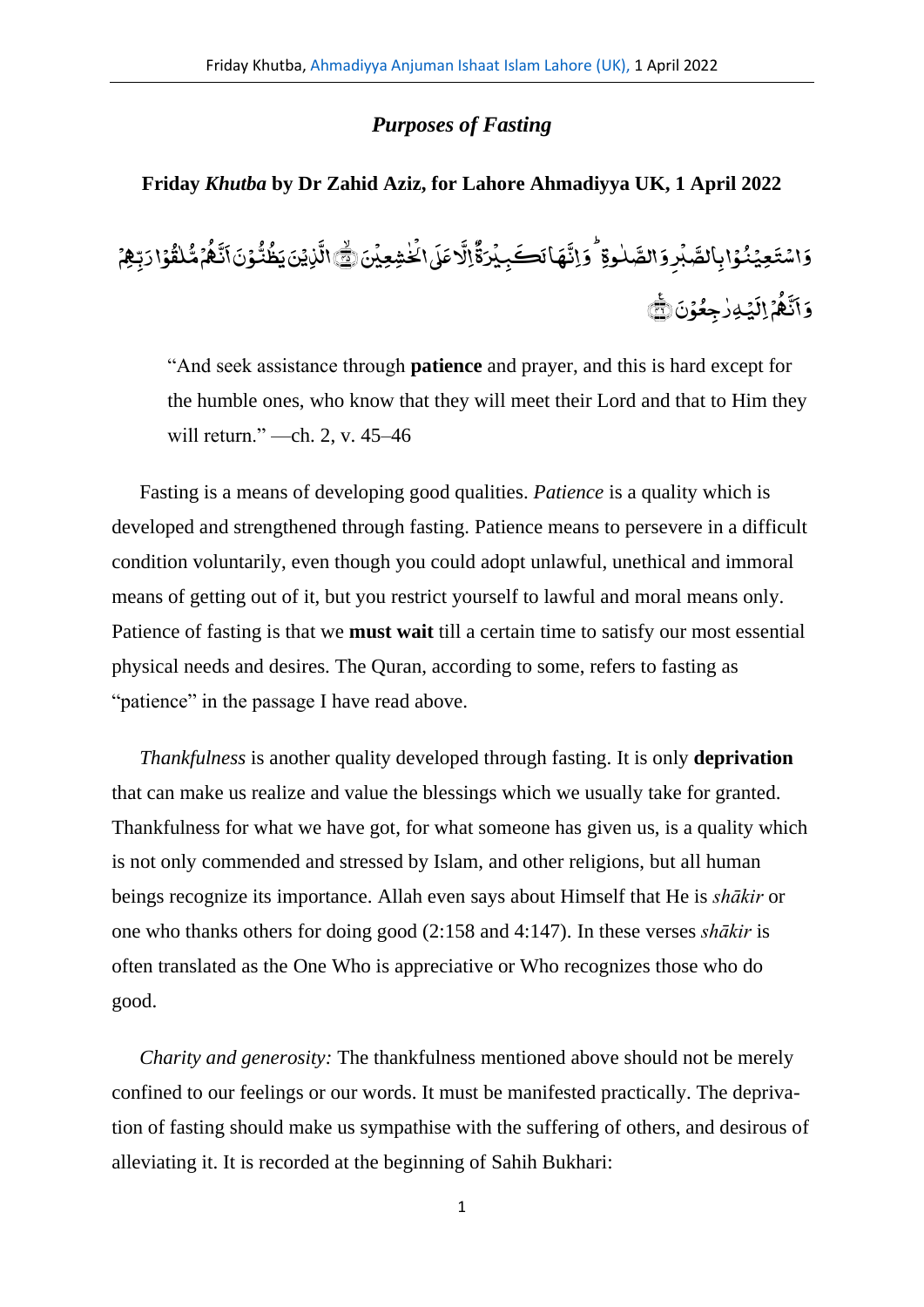"The Messenger of Allah was the most generous of all people, and he was most generous in Ramadan, when Gabriel met him, and he met him in every night of Ramadan and read with him (i.e., with the Prophet) the Quran; so the Messenger of Allah was more generous in the doing of good than the wind which is sent forth (on everybody)." (hadith 6)

This hadith shows that the quality of generosity was found in its utmost perfection in the Holy Prophet, and his generosity extended to all, without distinction, just like the air. He never turned away anyone who asked him for something. We note incidentally that here the reading of the Quran by the Holy Prophet with Gabriel during every night of the Ramadan means the repeating of the whole of the Quran that had been revealed up to that time. In other versions the words are that the Prophet repeated the Quran in the presence of Gabriel. This hadith also shows that the Holy Prophet did not have any written manuscript of the Quran, to which he could compare what he had learnt by heart. This checking was done by him with the angel Gabriel. Other people possessed written manuscripts, and there was never any difference of even a single word between them and the one learnt by the Holy Prophet by heart which was regularly compared by him while reciting with the angel Gabriel.

It is because being charitable is one of the objects of fasting that those who are unable to fast during Ramadan, and unable to make up for missed fasts after Ramadan, are required by the Quran to feed needy people in place of fasting. The Quran says:

> ..<br>مَامُرْمِسۡکِیۡنِ .<br>, ِ<br>ـ ط وءِ ِ<br>نُدُفِنَيَدُ **أ** ٗ َ و<br>وُذ <u>់</u> ُ ِ<br>ٚڹؽؘؿ*ؿ*ؽۣۻؿؙ .<br>ء <u>ہ</u> ِ<br>نه ر<br>ا راڈ وَعَدَ ل

"…And those who find it extremely hard may effect redemption by feeding a poor one." — ch. 2, v. 184

Another object of fasting stressed in the Quran is to learn to refrain from usurping other's rights and belongings. In fasting we voluntarily give up even what is rightfully ours; how can then we think of taking what is not ours but belongs to someone else? The last verse in the section on fasting in the Quran says: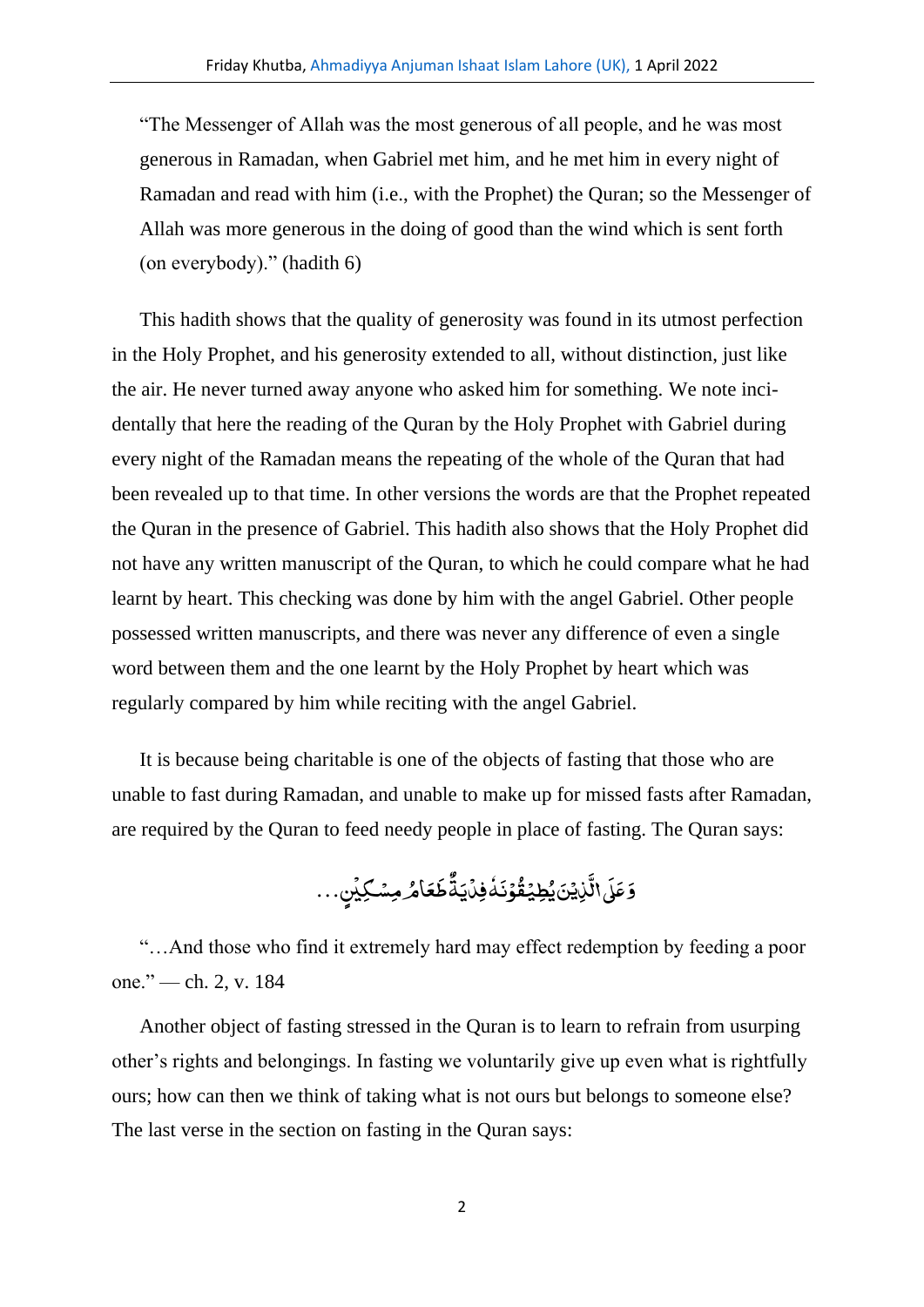## ئ<br>ڦامِن ریْقٌ .<br>, ِ<br>ـ ۇافْ **ٔ** ُ لمح ُ ،<br>كامِرلِتَىاڭ ؚ<br>ۣ ِ<br>نه ن<br>پی) چې **أ** َ ا  $\overline{a}$ .<br>ۇاب**ھ**آ **ٔ** ُ ر<br>مار <u>់</u> ُ ،<br>كُمۡوِبِاۡلَبَاطِلِوَتُ **ّ** مۡوَالَڪُمۡ بَيۡنَـٰکُ <u>َ</u> **ٔ** ે<br>ર اا ر<br>پ ; و ُ لمح ُ م<br>کا ۡ َ ات وَلَا تَأْكُلُوۡٓا ٱمۡوَالَكُمۡوَالِٱلۡشَرُدِيۡنَـۡكُمۡوِبِٱلۡبَاطِلِوَ تُدۡاُلُوۡا بِهَآالِٱلۡخُلُّامِرِلِتَأۡكُلُوۡا فَرِيۡقَاۚا مِّنۡ ٱمۡوَالِٱلنَّاسِ ل ر<br>مُوَالِ1لَّذُ .<br>, ِّ ا بِالْاِثْمِرْوَاَنْثُمْ تَعۡلَمُوۡنَ ﴿ ؚ<br>ۣ <u>َ</u> **أ** ِ<br>ـ ي<br>محل .<br>ء ِ<br>ـ ء<br>م ڌ **أ** ُ ت ن **ٔ** ે<br>ર اَنْكُمْ تَغَلَّمُوْنَ (ِ , ,

"And do not swallow up your property among yourselves by false means, nor seek to gain access thereby to the judges, so that you may swallow up a part of the property of (other) people wrongfully while you know." — ch. 2, v. 188

Swallowing up "your property" may mean the property placed in your charge, meant to be used for the benefit of others, such as government or community funds. The words "among yourselves" indicate people colluding with each other to usurp community or national property which is not rightfully theirs but it can still be called "your property" because it belongs to their community. This verse also prohibits people from bribing the authorities in order to take what actually belongs to others.

We note with deep regret that in Muslim countries this particular command is violated so blatantly and widely that the outside world, especially the Western world, has come to think that bribery and corruption are a part of Muslim culture, and that Islam has nothing to say about these malpractices. The above verse makes the teachings of Islam on this point very clear. Honesty and probity are also human values and whoever adheres to them will benefit and will be held in high regard, whether they are Muslims or non-Muslims.

In fasting we give up, for a while, the use of things which are ours and which we are fully entitled to use. This abstaining teaches us that sometimes in this life, **for a higher purpose,** it is better to give up something **that we are entitled to,** instead of insisting on having it. It can help to establish peace between people and nations if everyone is not always insisting on, and demanding to, get their own rights.

Often in life, in order to get only what we are entitled to, we have to claim **more than what we are entitled to,** and this involves use of falsehood. Fasting teaches us only to demand what is rightfully ours, even if it means having to settle for a little less.

3